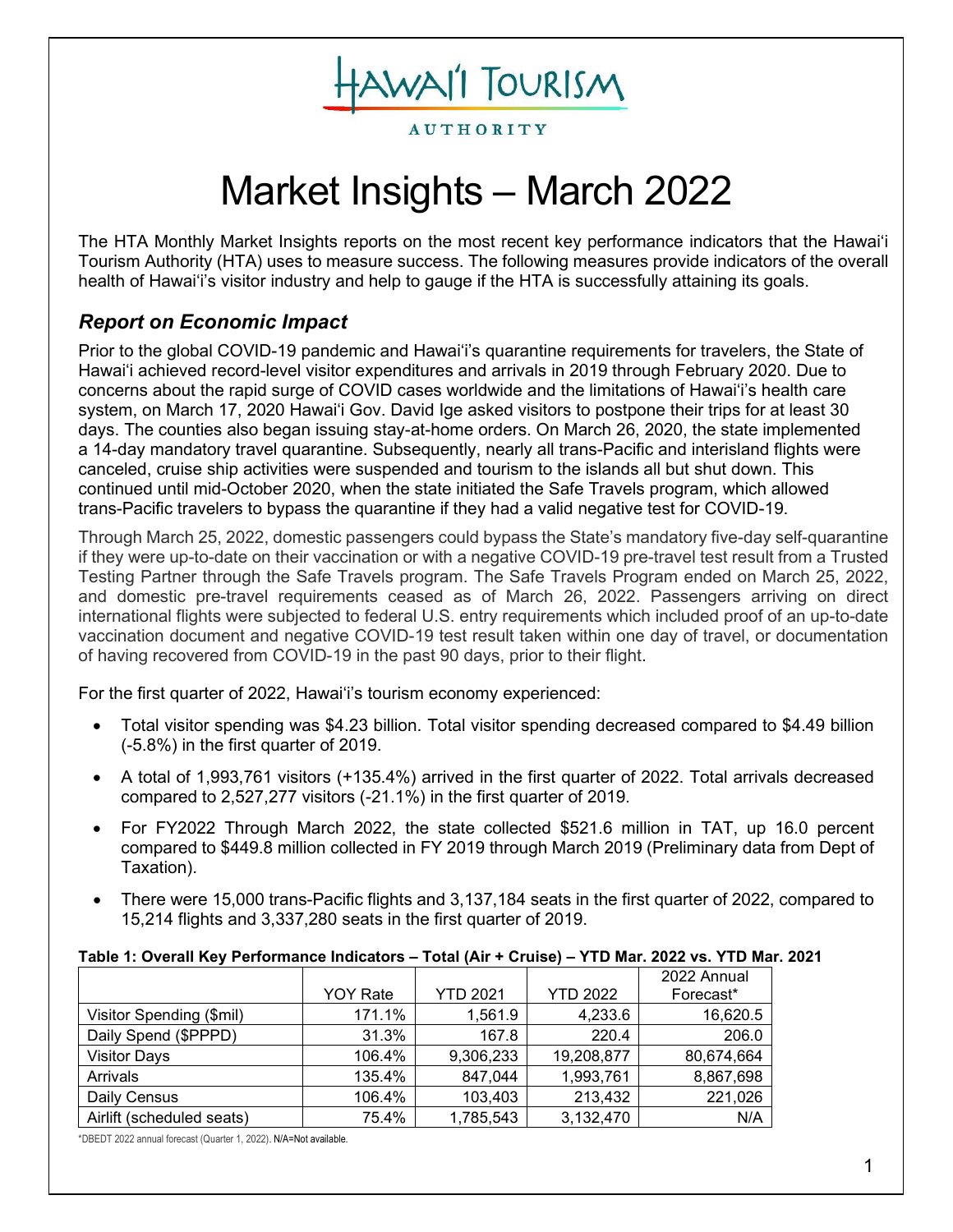#### **Table 2: Overall Key Performance Indicators – Total (Air + Cruise) – YTD Mar. 2022 vs. YTD Mar. 2019** YOY Rate | YTD 2019 | YTD 2022 2022 Annual Forecast\* Visitor Spending (\$mil) | -5.8% | 4,494.0 | 4,233.6 | 16,620.5 Daily Spend (\$PPPD) 11.8% 197.1 220.4 206.0 Visitor Days -15.8% 22,804,420 19,208,877 80,674,664 Arrivals -21.1% 2,527,277 | 1,993,761 | 8,867,698 Daily Census 21,026 253,382 213,432 221,026 Airlift (scheduled seats)  $-5.6\%$  3,318,733 3,132,470 N/A

\*DBEDT 2022 annual forecast (Quarter 1, 2022). N/A=Not available

# **Figure 1: Monthly Visitor Expenditures (\$mil) – 2022 vs. 2021**



# **Figure 2: Monthly Visitor Expenditures (\$mil) – 2021 vs. 2019**



# *Major Market Areas (MMAs)*

# **USA**

# **Table 3: Key Performance Indicators - U.S. Total (YTD Mar. 2022 vs. YTD Mar. 2021)**

|                           |                 |                 |                 | 2022 Annual |
|---------------------------|-----------------|-----------------|-----------------|-------------|
|                           | <b>YOY Rate</b> | <b>YTD 2021</b> | <b>YTD 2022</b> | Forecast*   |
| Visitor Spending (\$mil)  | 149.8%          | 1,486.5         | 3,712.7         | 13,988.8    |
| Daily Spend (\$PPPD)      | 35.6%           | 167.5           | 227.1           | 201.3       |
| <b>Visitor Days</b>       | 84.3%           | 8,872,874       | 16,349,230      | 69,490,874  |
| Arrivals                  | 114.4%          | 820,847         | 1,760,017       | 7,666,485   |
| Daily Census              | 84.3%           | 98,587          | 181,658         | 190,386     |
| Airlift (scheduled seats) | 63.4%           | 1,709,583       | 2,792,914       | N/A         |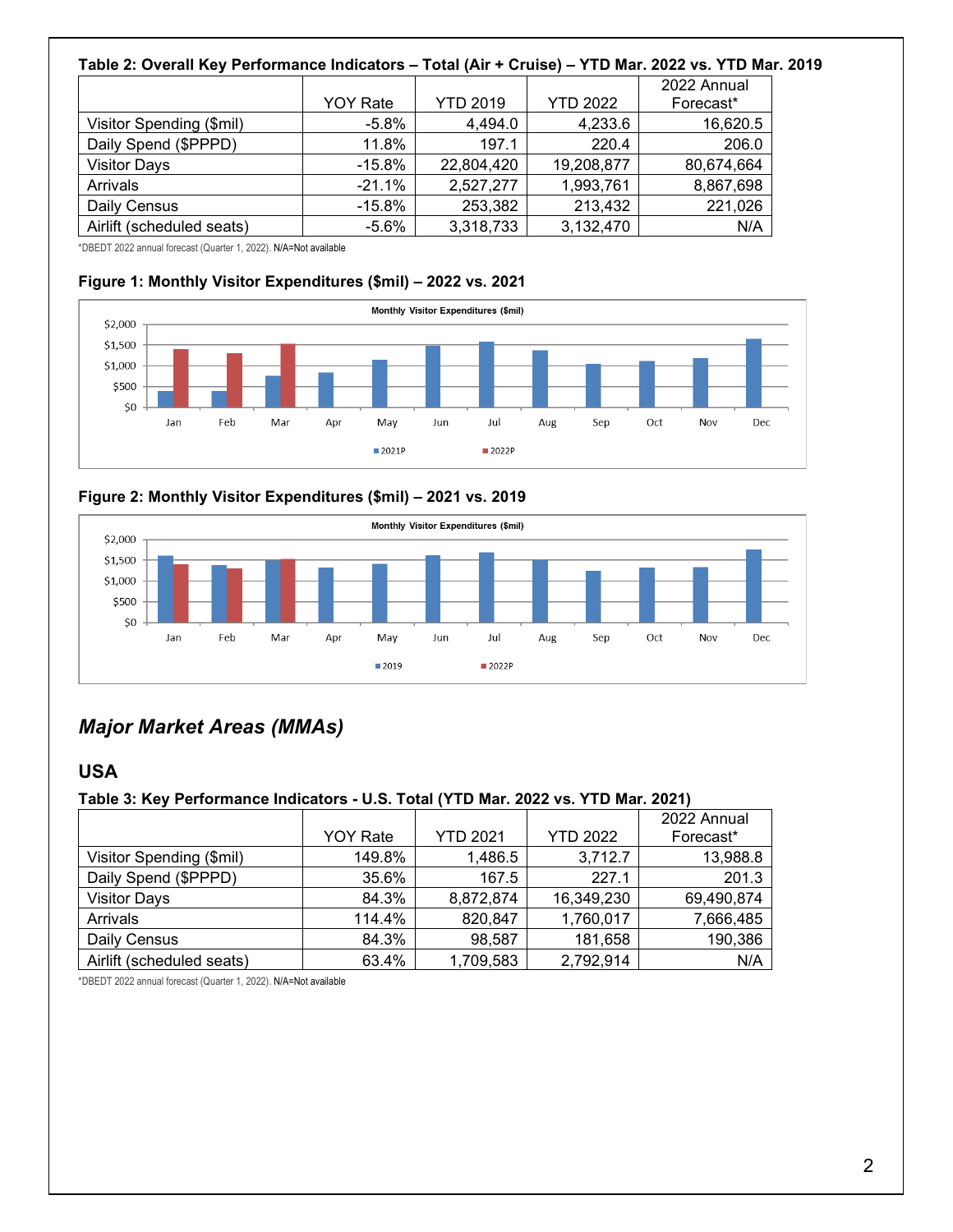## **Table 4: Key Performance Indicators - U.S. Total (YTD Mar. 2022 vs. YTD Mar. 2019)**

|                           |                 |                 |            | 2022 Annual |
|---------------------------|-----------------|-----------------|------------|-------------|
|                           | <b>YOY Rate</b> | <b>YTD 2019</b> | YTD 2022   | Forecast*   |
| Visitor Spending (\$mil)  | 29.2%           | 2,873.4         | 3,712.7    | 13,988.8    |
| Daily Spend (\$PPPD)      | 18.8%           | 191.2           | 227.1      | 201.3       |
| <b>Visitor Days</b>       | 8.8%            | 15,026,373      | 16,349,230 | 69,490,874  |
| Arrivals                  | 8.9%            | 1,616,616       | 1,760,017  | 7,666,485   |
| Daily Census              | 8.8%            | 166,960         | 181,658    | 190,386     |
| Airlift (scheduled seats) | 22.5%           | 2,279,579       | 2,792,914  | N/A         |

\*DBEDT 2022 annual forecast (Quarter 1, 2022). N/A=Not available

- Job growth was solid in March 2022 and the unemployment rate fell more than expected to 3.6 percent.
- The Conference Board Consumer Confidence Index rebounded slightly in March 2022. The Index now stands at 107.2 (1985=100) up from 105.7 in February 2022.
- The Present Situation Index based on consumers' assessment of current business and labor market conditions rose to 153.0 in March 2022 from 143.0 last month. The Expectations Index based on consumers' short-term outlook for income, business and labor market conditions declined to 76.6 in March 2022 from 80.8 last month.
- The forecast for domestic scheduled nonstop air seats to Hawai'i for April-June 2022 will increase by +21.5 percent as compared with the same time period in 2021. The projection is based on flights appearing in Diio Mi airline schedules. Due to COVID-19, the constant fluidity in scheduled air seats is expected to continue for both the U.S. West (+24.0%) and U.S. East (+4.4%). The situation is being monitored and the forecast adjusted accordingly.
- According to MMGY Travel Intelligence, 73 percent of American travelers intend to take a vacation in the next six months, up significantly from 62 percent one year ago. It is anticipated that 2022 will be a year of continued growth for the travel industry, although inflation and the recent increase in gas prices may alter spending slightly.

# **US WEST**

## **Table 5: Key Performance Indicators - U.S. West (YTD Mar. 2022 vs. YTD Mar. 2021)**

|                           |          |                 |                 | 2022 Annual |
|---------------------------|----------|-----------------|-----------------|-------------|
|                           | YOY Rate | <b>YTD 2021</b> | <b>YTD 2022</b> | Forecast*   |
| Visitor Spending (\$mil)  | 127.9%   | 982.6           | 2,239.3         | 8,781.5     |
| Daily Spend (\$PPPD)      | 33.9%    | 164.8           | 220.6           | 194.1       |
| <b>Visitor Days</b>       | 70.2%    | 5,963,340       | 10,150,927      | 45,239,109  |
| Arrivals                  | 101.7%   | 572,998         | 1,156,009       | 5,183,426   |
| Daily Census              | 70.2%    | 66,259          | 112,788         | 123,943     |
| Airlift (scheduled seats) | 63.6%    | 1,509,348       | 2,468,737       | N/A         |

\*DBEDT 2022 annual forecast (Quarter 1, 2022). N/A=Not available

## **Table 6: Key Performance Indicators - U.S. West (YTD Mar. 2022 vs. YTD Mar. 2019)**

|                           |                 |                 |                 | 2022 Annual |
|---------------------------|-----------------|-----------------|-----------------|-------------|
|                           | <b>YOY Rate</b> | <b>YTD 2019</b> | <b>YTD 2022</b> | Forecast*   |
| Visitor Spending (\$mil)  | 37.0%           | 1,634.4         | 2,239.3         | 8,781.5     |
| Daily Spend (\$PPPD)      | 22.8%           | 179.6           | 220.6           | 194.1       |
| <b>Visitor Days</b>       | 11.6%           | 9,098,812       | 10,150,927      | 45,239,109  |
| Arrivals                  | 12.3%           | 1,028,938       | 1,156,009       | 5,183,426   |
| Daily Census              | 11.6%           | 101,098         | 112,788         | 123,943     |
| Airlift (scheduled seats) | 24.6%           | 1,980,931       | 2,468,737       | N/A         |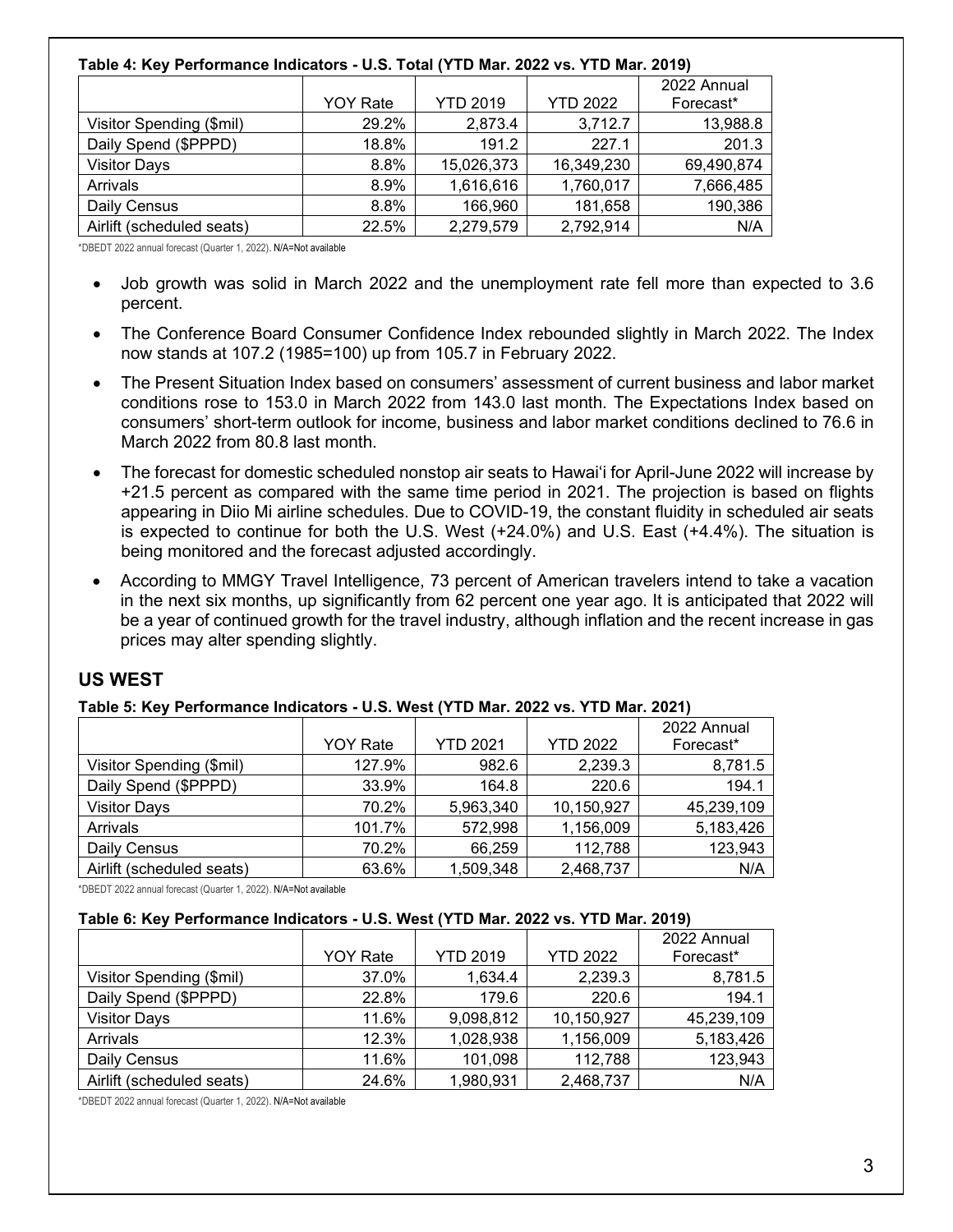- In March 2022, 452,752 visitors arrived by air from the U.S. West, compared to 399,049 visitors (+13.5%) in March 2019. U.S. West visitors spent \$805.5 million in March 2022, compared to \$578.1 million (+39.3%) in March 2019. Daily spending by U.S. West visitors in March 2022 (\$215 per person) was much higher compared to March 2019 (\$176 per person, +22.4%).
- Through the first quarter of 2022, there were 1,156,009 visitors from the U.S. West, compared to 1,028,938 visitors (+12.3%) in the first quarter of 2019. U.S. West visitors spent \$2.24 billion in the first quarter of 2022, compared to \$1.63 billion (+37.0%) in the first quarter of 2019.

# **US EAST**

## **Table 7: Key Performance Indicators - U.S. East (YTD Mar. 2022 vs. YTD Mar. 2021)**

|                           | <b>YOY Rate</b> | <b>YTD 2021</b> | <b>YTD 2022</b> | 2022 Annual<br>Forecast* |
|---------------------------|-----------------|-----------------|-----------------|--------------------------|
| Visitor Spending (\$mil)  | 192.5%          | 503.8           | 1,473.4         | 5,207.4                  |
| Daily Spend (\$PPPD)      | 37.3%           | 173.2           | 237.7           | 214.7                    |
| <b>Visitor Days</b>       | 113.0%          | 2,909,534       | 6,198,303       | 24,251,765               |
| Arrivals                  | 143.7%          | 247,849         | 604,008         | 2,483,059                |
| Daily Census              | 113.0%          | 32,328          | 68,870          | 66,443                   |
| Airlift (scheduled seats) | 61.9%           | 200,235         | 324,177         | N/A                      |

\*DBEDT 2022 annual forecast (Quarter 1, 2022). N/A=Not available

#### **Table 8: Key Performance Indicators - U.S. East (YTD Mar. 2022 vs. YTD Mar. 2019)**

|                           |                 |                 |                 | 2022 Annual |
|---------------------------|-----------------|-----------------|-----------------|-------------|
|                           | <b>YOY Rate</b> | <b>YTD 2019</b> | <b>YTD 2022</b> | Forecast*   |
| Visitor Spending (\$mil)  | 18.9%           | 1,239.0         | 1,473.4         | 5,207.4     |
| Daily Spend (\$PPPD)      | 13.7%           | 209.0           | 237.7           | 214.7       |
| <b>Visitor Days</b>       | 4.6%            | 5,927,561       | 6,198,303       | 24,251,765  |
| Arrivals                  | 2.8%            | 587,678         | 604,008         | 2,483,059   |
| Daily Census              | 4.6%            | 65,862          | 68,870          | 66,443      |
| Airlift (scheduled seats) | 8.5%            | 298,648         | 324,177         | N/A         |

\*DBEDT 2022 annual forecast (Quarter 1, 2022). N/A=Not available

• There were 233,286 visitors from the U.S. East in March 2022, compared to 225,648 visitors (+3.4%) in March 2019. U.S. East visitors spent \$507.0 million in March 2022, compared to \$404.5 million (+25.3%) in March 2019. Daily spending by U.S. East visitors in March 2022 (\$237 per person) increased compared to March 2019 (\$201 per person, +17.8%).

Through the first quarter of 2022, 604,008 visitors arrived from the U.S. East, compared to 587,678 visitors (+2.8%) in the first quarter of 2019. U.S. East visitors spent \$1.47 billion in the first quarter of 2022, compared to \$1.24 billion (+18.9%) in the first quarter of 2019.

## **JAPAN**

## **Table 9: Key Performance Indicators – Japan (YTD Mar. 2022 vs. YTD Mar. 2021)**

|                           |                 |                 |                 | 2022 Annual |
|---------------------------|-----------------|-----------------|-----------------|-------------|
|                           | <b>YOY Rate</b> | <b>YTD 2021</b> | <b>YTD 2022</b> | Forecast*   |
| Visitor Spending (\$mil)  | 187.7%          | 10.9            | 31.5            | 805.1       |
| Daily Spend (\$PPPD)      | 4.5%            | 205.8           | 215.2           | 254.2       |
| <b>Visitor Days</b>       | 175.2%          | 53,183          | 146,352         | 3,167,750   |
| Arrivals                  | 211.6%          | 2,910           | 9,068           | 521,380     |
| Daily Census              | 175.2%          | 591             | 1,626           | 8,679       |
| Airlift (scheduled seats) | 66.8%           | 30,717          | 51,243          | N/A         |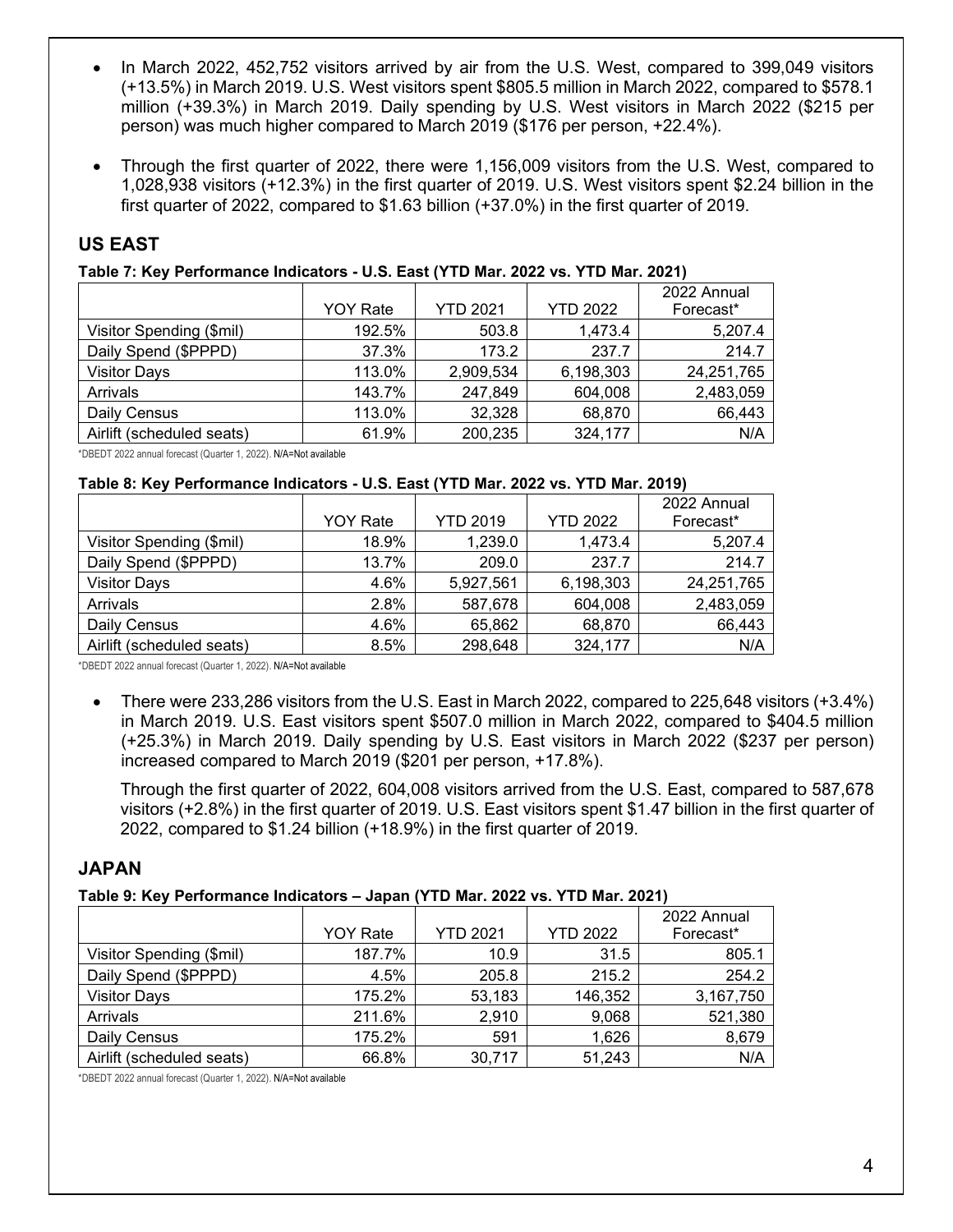## **Table 10: Key Performance Indicators – Japan (YTD Mar. 2022 vs. YTD Mar. 2019)**

|                           |                 |                 |                 | 2022 Annual |
|---------------------------|-----------------|-----------------|-----------------|-------------|
|                           | <b>YOY Rate</b> | <b>YTD 2019</b> | <b>YTD 2022</b> | Forecast*   |
| Visitor Spending (\$mil)  | $-94.0\%$       | 524.1           | 31.5            | 805.1       |
| Daily Spend (\$PPPD)      | $-10.3\%$       | 239.8           | 215.2           | 254.2       |
| <b>Visitor Days</b>       | $-93.3\%$       | 2,185,655       | 146,352         | 3,167,750   |
| Arrivals                  | -97.6%          | 374,929         | 9,068           | 521,380     |
| Daily Census              | -93.3%          | 24,285          | 1,626           | 8,679       |
| Airlift (scheduled seats) | $-89.9\%$       | 505,898         | 51,243          | N/A         |

- There were 4,038 visitors from Japan in March 2022, compared to 133,858 visitors (-97.0%) in March 2019. Visitors from Japan spent \$11.8 million in March 2022, compared to \$185.2 million (-93.6%) in March 2019. Daily spending by Japanese visitors in March 2022 (\$224 per person) decreased compared to March 2019 (\$238 per person, -5.6%).
- Through the first quarter of 2022, there were 9,068 visitors from Japan, compared to 374,929 visitors (-97.6%) in the first quarter of 2019. Visitors from Japan spent \$31.5 million in the first quarter of 2022, compared to \$524.1 billion (-94.0%) in the first quarter of 2019.
- The Japanese Yen fell sharply in March 2022, hitting a near seven-year low of 122.0 per USD at the close of trading on March 25, and it is predicted to continue falling in the short term.
- Japanese economic trend continued to show a positive movement in goods consumption. In the first half of March 2022, consumption increased 1.1 percent compared to pre-COVID. GDP growth for 2022 is projected at 2.1 percent. Go-To-Travel is now under reconsideration starting after the Golden Week holiday in May 2022.
- Consumer Confidence Index in March 2022 reached the highest in the past 5 years. In total 16 categories, "Travel" has increased compared to the previous months. Consumers are consciously planning for long-distance travel.
- On April 1, 2022, the Ministry of Foreign Affairs of Japan (MOFA) eased travel advice from Level 3 "Avoid All Travel", to Level 2 "Avoid Non-essential Travel" for 106 countries, including the U.S. From April 10, Japan will increase its daily new entry capacity up to 10,000 passengers.
- As of April 8, 44.3 percent of Japanese has completed the booster shot and 79.6 percent are fully vaccinated.
- According to JNTO, the number of outbound travelers in February 2022 was 46,900. This is a 90 percent increase compared to the same month of 2021, but a 96.9 percent decrease compared to the same month of 2019.
- Hawaiʻi is the most popular travel destinations for Millennials: VALISE marketing company run SNS survey on its Instagram to see the travel demands for Golden Week holiday. As result, 30 percent answered that they already have a plan for travel, and 49 percent said it is a self-treat trip. Only 10 percent is planning international travel and Hawaiʻi is one of the top destinations besides Europe. Millennials tends to have specific travel purpose for their trip.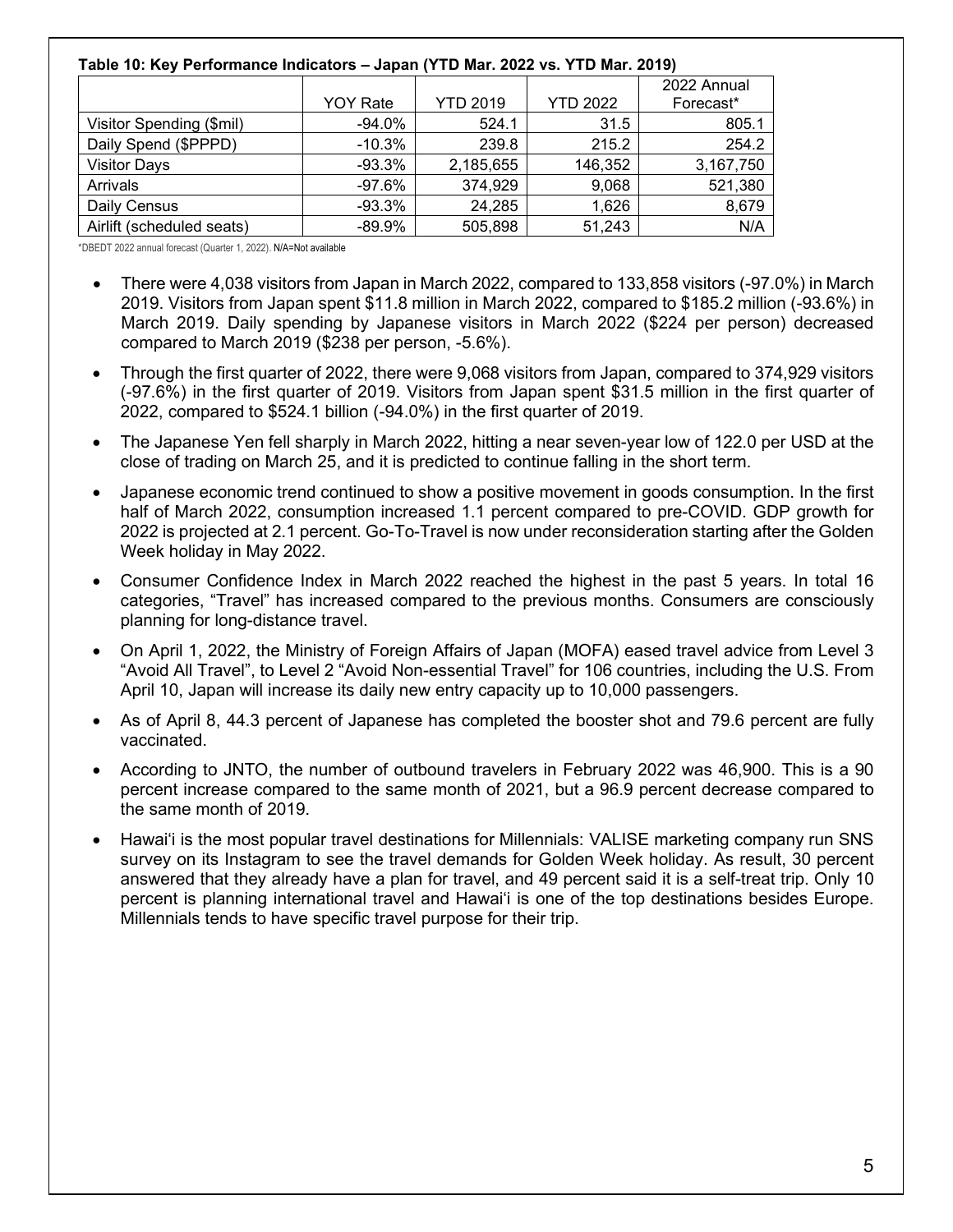# **CANADA**

|                           | <b>YOY Rate</b> | <b>YTD 2021</b> | <b>YTD 2022</b> | 2022 Annual<br>Forecast* |
|---------------------------|-----------------|-----------------|-----------------|--------------------------|
| Visitor Spending (\$mil)  | 1345.3%         | 18.3            | 264.3           | 426.6                    |
| Daily Spend (\$PPPD)      | 5.4%            | 166.9           | 175.9           | 173.6                    |
| <b>Visitor Days</b>       | 1271.1%         | 109,574         | 1,502,383       | 2,457,615                |
| Arrivals                  | 2781.3%         | 3,716           | 107,072         | 194,619                  |
| Daily Census              | 1271.1%         | 1.217           | 16,693          | 6,733                    |
| Airlift (scheduled seats) | 1771.3%         | 10,232          | 191,476         | N/A                      |

#### **Table 11: Key Performance Indicators – Canada (YTD Mar. 2022 vs. YTD Mar. 2021)**

\*DBEDT 2022 annual forecast (Quarter 1, 2022). N/A=Not available

#### **Table 12: Key Performance Indicators – Canada (YTD Mar. 2022 vs. YTD Mar. 2019)**

|                           | <b>YOY Rate</b> | <b>YTD 2019</b> | <b>YTD 2022</b> | 2022 Annual<br>Forecast* |
|---------------------------|-----------------|-----------------|-----------------|--------------------------|
|                           |                 |                 |                 |                          |
| Visitor Spending (\$mil)  | $-42.3%$        | 458.3           | 264.3           | 426.6                    |
| Daily Spend (\$PPPD)      | 4.0%            | 169.1           | 175.9           | 173.6                    |
| <b>Visitor Days</b>       | $-44.6\%$       | 2,710,297       | 1,502,383       | 2,457,615                |
| Arrivals                  | -49.8%          | 213,190         | 107,072         | 194,619                  |
| Daily Census              | $-44.6%$        | 30,114          | 16,693          | 6,733                    |
| Airlift (scheduled seats) | $-9.4%$         | 211,342         | 191,476         | N/A                      |

- In March 2022, 54,475 visitors arrived from Canada, compared to 76,913 visitors (-29.2%) in March 2019. Visitors from Canada spent \$116.1 million in March 2022, compared to \$139.8 million (-16.9%) in March 2019. Daily spending by Canadian visitors in March 2022 (\$173 per person) increased compared to March 2019 (\$158 per person, +9.7%).
- Through the first quarter of 2022, there were 107,072 visitors from Canada, compared to 213,190 visitors (-49.8%) in the first quarter of 2019. Visitors from Canada spent \$264.3 million in the first quarter of 2022, compared to \$458.3 billion (-42.3%) in the first quarter of 2019.
- Canada's economy is projected to expand 4.4 percent in 2022.
- Job growth was concentrated in Ontario and Quebec, which together accounted for over 80 percent of the employment growth. Employment also rose in all other provinces, except New Brunswick, where there was little change.
- After dropping 7.6 points in February 2022, the Index of Consumer Confidence rose 2.2 points in March 2022. Canadians continue to be optimistic about future employment prospects but are concerned about current and future finances. In addition, reluctance surrounding major purchases remains with just 15.7 percent of survey respondents thinking it is a good time to buy large-ticket items. That said, the easing of mandates and restrictions should lead to improved optimism going forward as consumers begin to feel a degree of normalcy and slowly start to change their consumption patterns.
- The loonie posted an average value of USD \$0.80 in 2021, a 9 percent increase over 2020 and the highest annual average recorded since 2014.
- On April 1, 2022, the Government of Canada officially dropped its pre-entry COVID-19 testing requirements for all fully vaccinated travelers entering the country. Travel advisors say the changes have boosted consumer confidence after two years of pandemic-related border closures and lockdowns and they are seeing a surge in new bookings.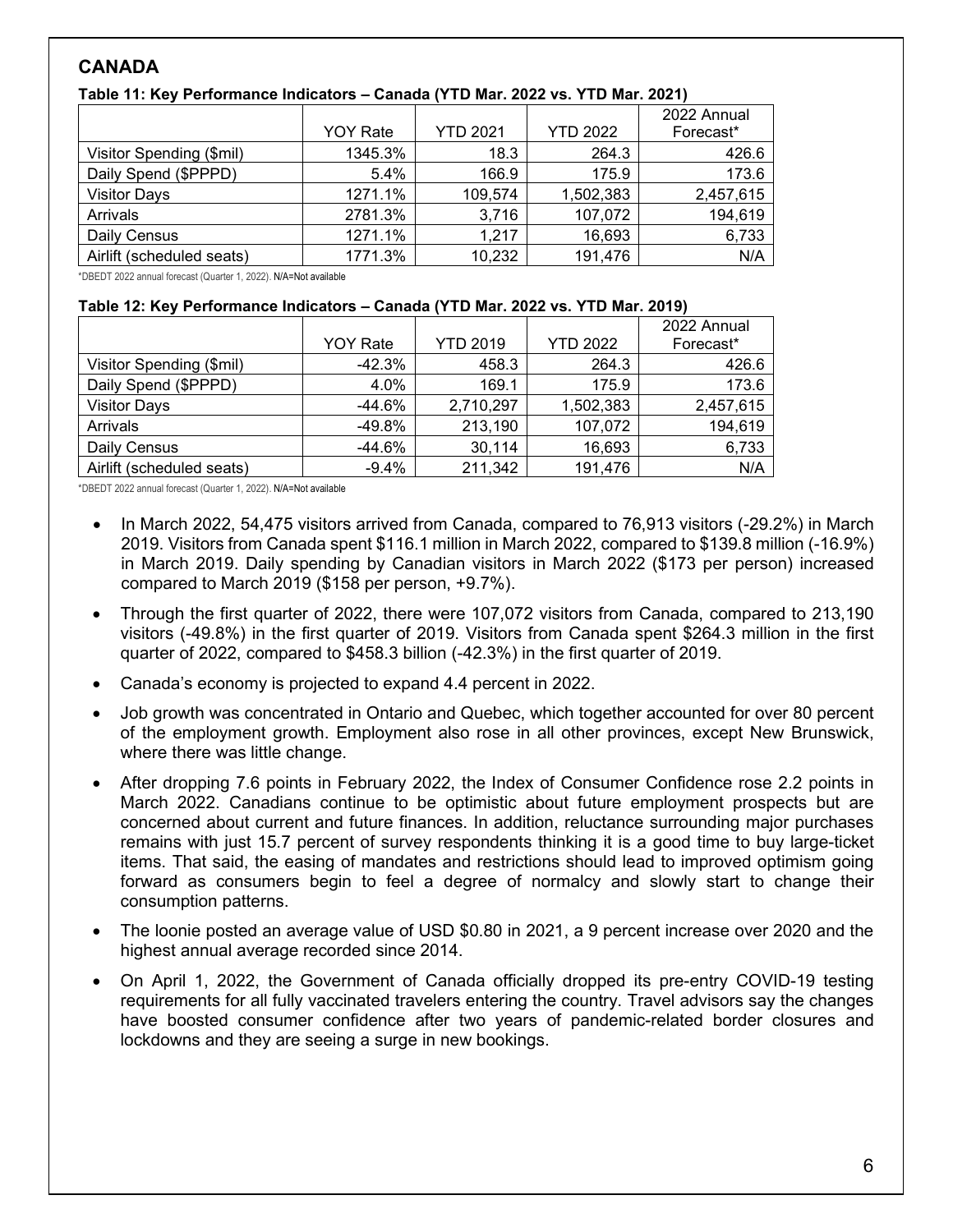# **OCEANIA**

| Table 13: Key Performance Indicators - Oceania (YTD Mar. 2022 vs. YTD Mar. 2021) |  |  |
|----------------------------------------------------------------------------------|--|--|
|----------------------------------------------------------------------------------|--|--|

|                           | <b>YOY Rate</b> | <b>YTD 2021</b> | <b>YTD 2022</b> | 2022 Annual<br>Forecast* |
|---------------------------|-----------------|-----------------|-----------------|--------------------------|
| Visitor Spending (\$mil)  | 2283.8%         | 1.6             | 38.6            | 298.2                    |
| Daily Spend (\$PPPD)      | 17.5%           | 226.6           | 266.2           | 275.3                    |
| <b>Visitor Days</b>       | 1928.5%         | 7.147           | 144,984         | 1,083,103                |
| Arrivals                  | 4294.7%         | 320             | 14,081          | 110,655                  |
| Daily Census              | 1928.5%         | 79              | 1,611           | 2,967                    |
| Airlift (scheduled seats) | N/A             |                 | 27,873          | N/A                      |

\*DBEDT 2022 annual forecast (Quarter 1, 2022). N/A=Not available

#### **Table 14: Key Performance Indicators – Oceania (YTD Mar. 2022 vs. YTD Mar. 2019)**

|                           | <b>YOY Rate</b> | <b>YTD 2019</b> | <b>YTD 2022</b> | 2022 Annual<br>Forecast* |
|---------------------------|-----------------|-----------------|-----------------|--------------------------|
| Visitor Spending (\$mil)  | -77.4%          | 170.6           | 38.6            | 298.2                    |
| Daily Spend (\$PPPD)      | $1.2\%$         | 263.1           | 266.2           | 275.3                    |
| <b>Visitor Days</b>       | -77.6%          | 648,450         | 144,984         | 1,083,103                |
| Arrivals                  | -79.5%          | 68,598          | 14,081          | 110,655                  |
| Daily Census              | $-77.6%$        | 7,205           | 1,611           | 2,967                    |
| Airlift (scheduled seats) | $-76.0%$        | 115,945         | 27,873          | N/A                      |

\*DBEDT 2022 annual forecast (Quarter 1, 2022). N/A=Not available

- Optimism is returning to both Australia and New Zealand around COVID-19 and travel.
- Travel Trade events & activities have resumed in Australia. Confidence in booking international travel is returning with fewer travel restrictions & requirements.
- Sustainability is a trend, with travel agents reporting that consumers are becoming more interested in taking a trip that has positive environmental benefits.
- Now that travel restrictions have been lifted in New Zealand, the pent-up demand is seeing a large volume of international bookings.
- The cruise market is coming back very strong with bookings being made 2-3 years in advance. Cruise Travel will resume in Australia beginning April 17.
- Qantas resumed SYD-HNL on March 27. Hawaiian Airlines will increase non-stop flights from SYD-HNL to five times a week from mid-April.
- Hawaiian Airlines will resume non-stop flights, three times a week, between AKL-HNL beginning July 4, 2022.
- Currently, the exchange rates remain at AUD.74cents and NZD.68cents against the USD.

# **OTHER ASIA**

#### **Table 15: Key Performance Indicators – Other Asia (YTD Mar. 2022 vs. YTD Mar. 2021)**

|                           |                 |                 |                 | 2022 Annual |
|---------------------------|-----------------|-----------------|-----------------|-------------|
|                           | <b>YOY Rate</b> | <b>YTD 2021</b> | <b>YTD 2022</b> | Forecast*   |
| Visitor Spending (\$mil)  | 445.2%          | 6.9             | 37.6            | N/A         |
| Daily Spend (\$PPPD)      | 24.2%           | 238.4           | 296.0           | N/A         |
| <b>Visitor Days</b>       | 339.1%          | 28,958          | 127,163         | N/A         |
| Arrivals                  | 646.3%          | 1,355           | 10,115          | N/A         |
| Daily Census              | 339.1%          | 322             | 1,413           | N/A         |
| Airlift (scheduled seats) | 609.4%          | 3,614           | 25,636          | N/A         |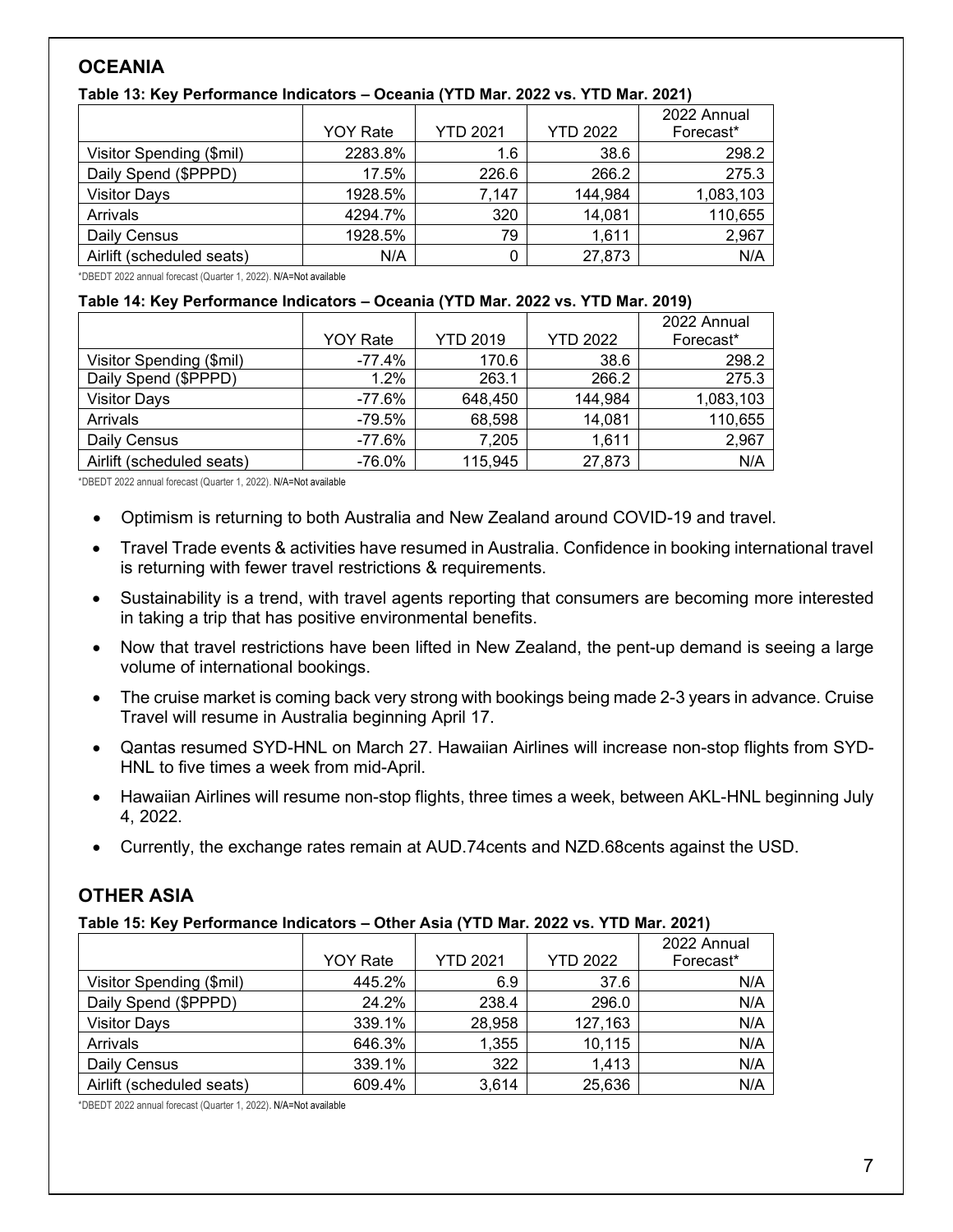## **Table 16: Key Performance Indicators – Other Asia (YTD Mar. 2022 vs. YTD Mar. 2019)**

|                           |                 |                 |                 | 2022 Annual |
|---------------------------|-----------------|-----------------|-----------------|-------------|
|                           | <b>YOY Rate</b> | <b>YTD 2019</b> | <b>YTD 2022</b> | Forecast*   |
| Visitor Spending (\$mil)  | -84.5%          | 242.6           | 37.6            | N/A         |
| Daily Spend (\$PPPD)      | 1.1%            | 292.7           | 296.0           | N/A         |
| <b>Visitor Days</b>       | $-84.7%$        | 828,868         | 127,163         | N/A         |
| Arrivals                  | $-89.8%$        | 99,569          | 10,115          | N/A         |
| Daily Census              | $-84.7%$        | 9,210           | 1,413           | N/A         |
| Airlift (scheduled seats) | $-80.2%$        | 129,397         | 25,636          | N/A         |

\*DBEDT 2022 annual forecast (Quarter 1, 2022). N/A=Not available

# **KOREA**

#### **Table 17: Key Performance Indicators – Korea (YTD Mar. 2022 vs. YTD Mar. 2021)**

|                           | <b>YOY Rate</b> | <b>YTD 2021</b> | <b>YTD 2022</b> | 2022 Annual<br>Forecast* |
|---------------------------|-----------------|-----------------|-----------------|--------------------------|
| Visitor Spending (\$mil)  | 371.7%          | 5.2             | 24.3            | 192.6                    |
| Daily Spend (\$PPPD)      | 15.8%           | 235.9           | 273.2           | 300.1                    |
| <b>Visitor Days</b>       | 307.2%          | 21,880          | 89,096          | 641,680                  |
| Arrivals                  | 651.1%          | 778             | 5,846           | 80,957                   |
| Daily Census              | 307.2%          | 243             | 990             | 1,758                    |
| Airlift (scheduled seats) | 609.4%          | 3,614           | 25,636          | N/A                      |

\*DBEDT 2022 annual forecast (Quarter 1, 2022). N/A=Not available

## **Table 18: Key Performance Indicators – Korea (YTD Mar. 2022 vs. YTD Mar. 2019)**

|                           | <b>YOY Rate</b> | <b>YTD 2019</b> | <b>YTD 2022</b> | 2022 Annual<br>Forecast* |
|---------------------------|-----------------|-----------------|-----------------|--------------------------|
|                           | $-82.1%$        | 135.8           | 24.3            | 192.6                    |
| Visitor Spending (\$mil)  |                 |                 |                 |                          |
| Daily Spend (\$PPPD)      | 2.4%            | 266.8           | 273.2           | 300.1                    |
| <b>Visitor Days</b>       | $-82.5\%$       | 509,080         | 89,096          | 641,680                  |
| Arrivals                  | $-90.7\%$       | 63,131          | 5,846           | 80,957                   |
| Daily Census              | $-82.5%$        | 5,656           | 990             | 1,758                    |
| Airlift (scheduled seats) | -70.9%          | 88,217          | 25,636          | N/A                      |

- Korea's exports grew for a 17th straight month in March 2022, but expanded at a slower pace in with its trade balance swinging to a deficit as imports surged amid soaring energy prices. Exports in March expanded 18.2 percent from a year earlier to \$63.48 billion, beating expectations for a 15.9 percent rise from a Wall Street Journal poll of seven economists.
- the average USD/WON exchange rate in March 2022 was KRW 1,221.74, slightly depreciated compared to the previous rate of 1,187.83 in February 2022.
- Korea has recorded 86.6 percent vaccination rate and 63.7 percent booster rate as of March 31, 2022. From March 31, Korea started vaccinating children between the ages of 5 and 11. A total of 3,068,726 children are eligible for vaccination.
- According to Interpark and Timon, inquiries about overseas travel increased rapidly after the announcement of the lifting of quarantine upon entry. Travel agencies rapidly started sales promotions.TV home shopping and T-commerce channels have already started selling overseas travel products including Hawai'i package tours.
- A recent survey showed that 55 percent Koreans had looked into overseas travel products after the government's announcement of quarantine exemption for international arrivals. 40 percent of respondents selected the second half of this year as the time when they would travel abroad. As for the preferred concept of overseas travel, 'beach resorts' showed a high preference of 37 percent, followed by 'big city tours' at 24 percent and 'small city tours' at 19 percent. As for the type of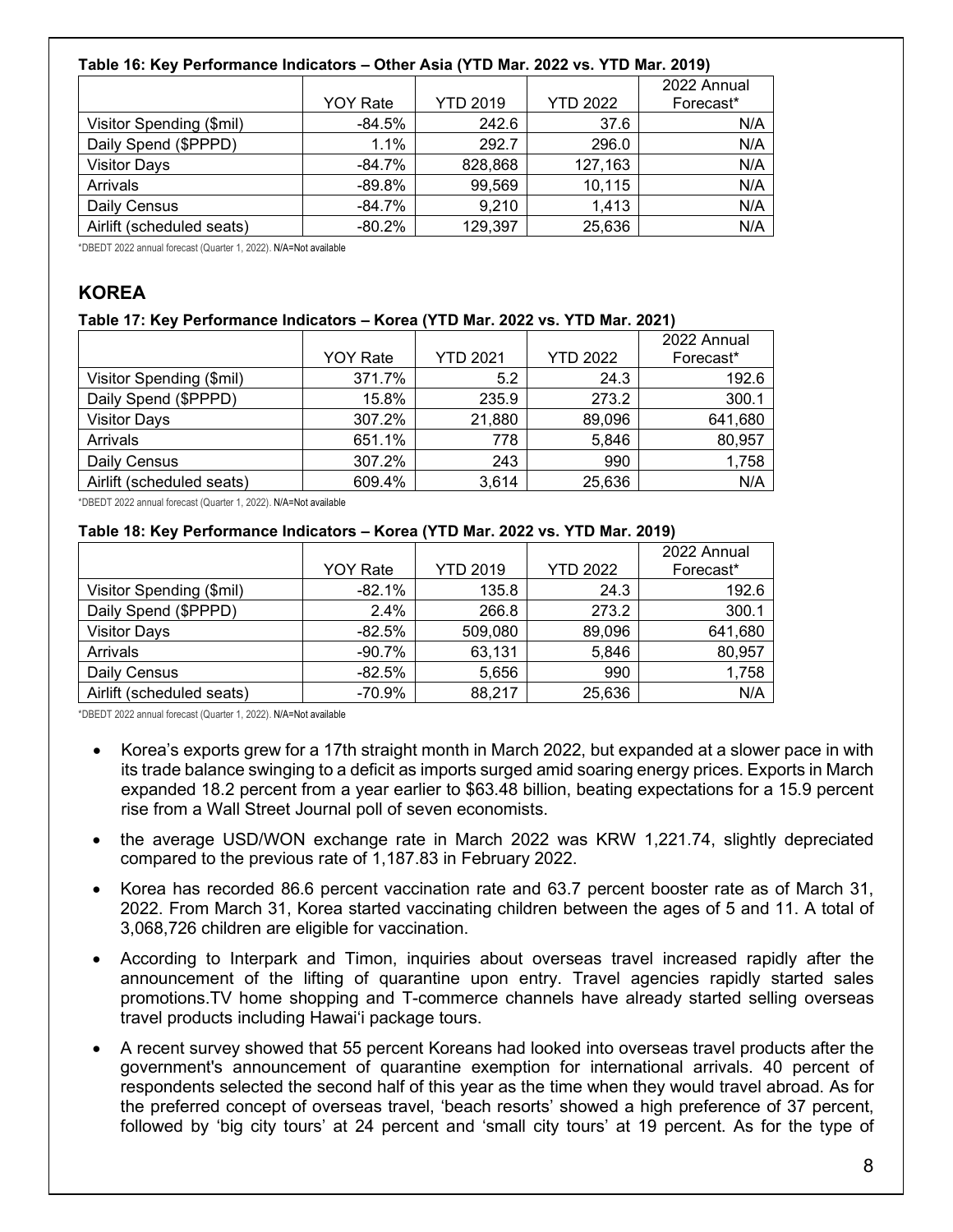companion, 'family' was the highest (53%). The trip length preferred was '5-6 days' (38%) and 'one week or more' (30%). (Source: Timon, March 22-29, 530 respondents)

• Airlift: Korean Air is operating 3 weekly flights. Korean Air is planning 5 weekly flights for May 2022 and considering daily flights for July. Asiana Airlines resumed operations on April 3, 2022 with 3 times flights per week. Hawaiian Airlines increased to 4 weekly flights from March 27, 2022.

# **CHINA**

## **Table 19: Key Performance Indicators – China (YTD Mar. 2022 vs. YTD Mar. 2021)**

|                           | <b>YOY Rate</b> | <b>YTD 2021</b> | <b>YTD 2022</b> | 2022 Annual<br>Forecast* |
|---------------------------|-----------------|-----------------|-----------------|--------------------------|
| Visitor Spending (\$mil)  | 480.2%          | 1.2             | 6.9             | N/A                      |
| Daily Spend (\$PPPD)      | 16.1%           | 290.2           | 336.9           | N/A                      |
| <b>Visitor Days</b>       | 399.8%          | 4,099           | 20,488          | N/A                      |
| Arrivals                  | 781.7%          | 307             | 2,708           | N/A                      |
| Daily Census              | 399.8%          | 46              | 228             | N/A                      |
| Airlift (scheduled seats) | N/A             | N/A             | N/A             | N/A                      |

\*DBEDT 2022 annual forecast (Quarter 1, 2022). N/A=Not available

#### **Table 20: Key Performance Indicators – China (YTD Mar. 2022 vs. YTD Mar. 2019)**

|                           |                 |                 |                 | 2022 Annual |
|---------------------------|-----------------|-----------------|-----------------|-------------|
|                           | <b>YOY Rate</b> | <b>YTD 2019</b> | <b>YTD 2022</b> | Forecast*   |
| Visitor Spending (\$mil)  | -91.8%          | 84.0            | 6.9             | N/A         |
| Daily Spend (\$PPPD)      | $1.0\%$         | 333.6           | 336.9           | N/A         |
| <b>Visitor Days</b>       | $-91.9%$        | 251,780         | 20,488          | N/A         |
| Arrivals                  | $-90.8\%$       | 29,289          | 2,708           | N/A         |
| Daily Census              | -91.9%          | 2,798           | 228             | N/A         |
| Airlift (scheduled seats) | N/A             | N/A             | N/A             | N/A         |

- China's 2021 GDP stood at 114.37 trillion yuan (US\$18 trillion) vs. 101.36 trillion yuan in 2020, accounting for 18 percent of the global economy, according to the National Bureau of Statistics (NBS). GDP grew by 8.1 percent over 2020, beating Beijing's target of above 6 percent.
- March 2022 month-end Chinese Yuan (CNY) vs. USD was 6.34 compared to 6.32 and 6.57 in February 2022 and March 2021, respectively.
- In March 2022, China's manufacturing purchasing managers' Index (PMI) was 42.0, down from 50.2 in February 2022, the lowest since the onset of the pandemic in March 2020. It is worse than the consensus of 49.7 among some economists tracked by Bloomberg. A trading below 50 indicates contraction in activity.
- In March 2022, China announced a new plan for its post-pandemic rebound, as the country's national lawmakers and political advisors gathered to map out development priorities for this year, setting the GDP growth target at around 5.5 percent in 2022, CPI increase of 3 percent, new urban jobs of over 11M.
- As of March 31, 2022, more than 88 percent of the China population had been fully vaccinated, according to the National Health Commission (NHC).
- As of April 8, 2022, Shanghai plans to relax some lockdown restrictions with precise zoning after new round of mass Covid-19 testing. The city's residential compounds, villages and business locations will be classified into three types of zones: lockdown, control and precaution in order to ease the economic situation.
- China will focus on expanding domestic flights and restoring international air travel in 2023-2025, the Civil Aviation Administration of China (CAAC)'s aviation regulator said in January 2022, as it issued a new five-year development plan.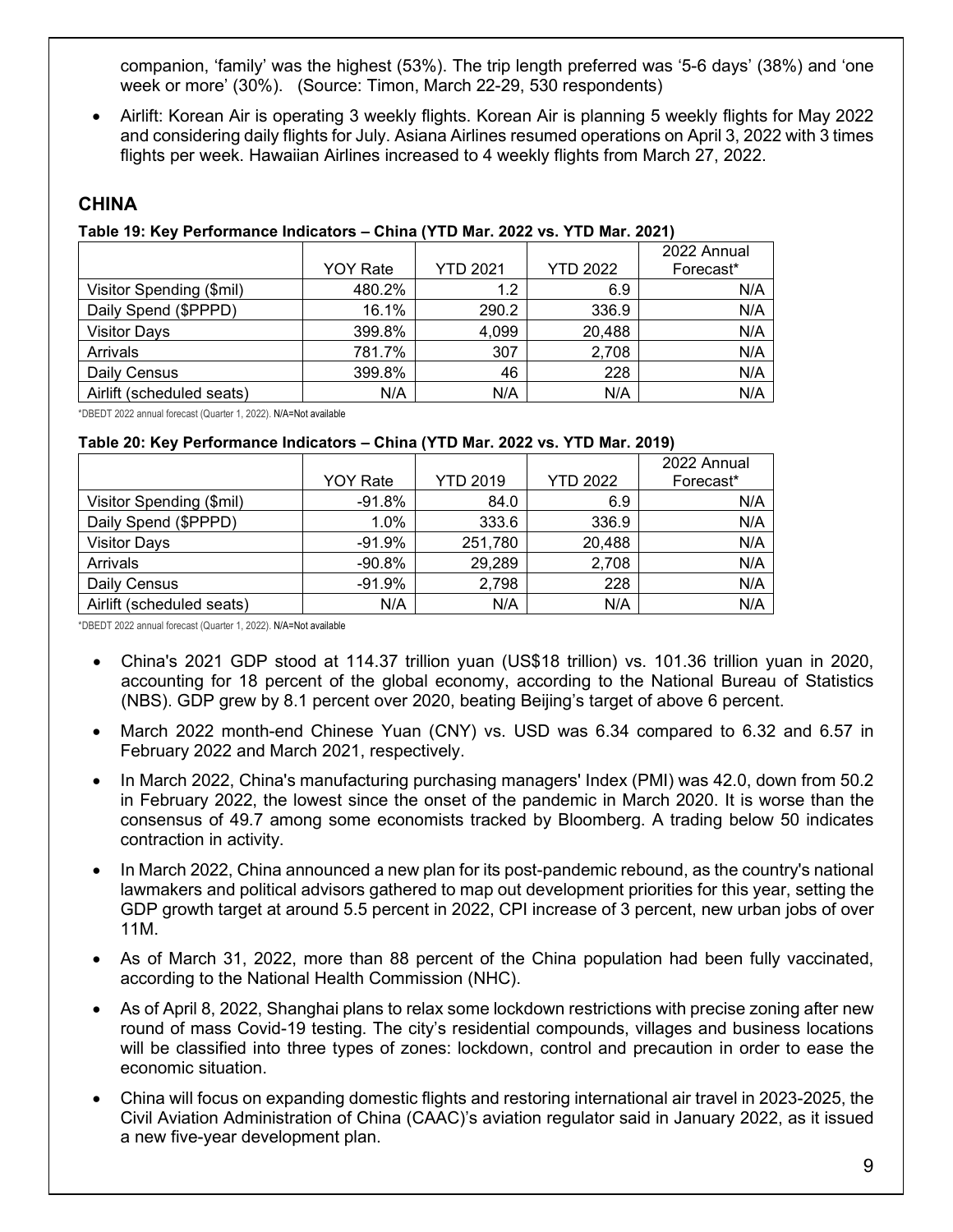# **EUROPE**

## **Table 21: Key Performance Indicators – Europe (YTD Mar. 2022 vs. YTD Mar. 2021)**

|                           | <b>YOY Rate</b> | <b>YTD 2021</b> | <b>YTD 2022</b> | 2022 Annual<br>Forecast* |
|---------------------------|-----------------|-----------------|-----------------|--------------------------|
| Visitor Spending (\$mil)  | 873.9%          | 3.0             | 29.2            | 100.7                    |
| Daily Spend (\$PPPD)      | 0.5%            | 140.7           | 141.4           | 158.4                    |
| <b>Visitor Days</b>       | 869.2%          | 21,294          | 206,383         | 635,609                  |
| Arrivals                  | 1033.1%         | 1,191           | 13,494          | 47,332                   |
| Daily Census              | 869.2%          | 237             | 2,293           | 1,741                    |
| Airlift (scheduled seats) | N/A             | N/A             | N/A             | N/A                      |

\*DBEDT 2022 annual forecast (Quarter 1, 2022). N/A=Not available

#### **Table 22: Key Performance Indicators – Europe (YTD Mar. 2022 vs. YTD Mar. 2019)**

|                           | <b>YOY Rate</b> | <b>YTD 2019</b> | <b>YTD 2022</b> | 2022 Annual<br>Forecast* |
|---------------------------|-----------------|-----------------|-----------------|--------------------------|
|                           |                 |                 |                 |                          |
| Visitor Spending (\$mil)  | $-42.0\%$       | 50.3            | 29.2            | 100.7                    |
| Daily Spend (\$PPPD)      | $-7.7\%$        | 153.3           | 141.4           | 158.4                    |
| <b>Visitor Days</b>       | $-37.1%$        | 328,183         | 206,383         | 635,609                  |
| Arrivals                  | $-44.8%$        | 24,443          | 13,494          | 47,332                   |
| Daily Census              | $-37.1%$        | 3,646           | 2,293           | 1,741                    |
| Airlift (scheduled seats) | N/A             | N/A             | N/A             | N/A                      |

\*DBEDT 2022 annual forecast (Quarter 1, 2022). N/A=Not available

# **LATIN AMERICA**

## **Table 23: Key Performance Indicators – Latin America (YTD Mar. 2022 vs. YTD Mar. 2021)**

|                           | <b>YOY Rate</b> | <b>YTD 2021</b> | <b>YTD 2022</b> | 2022 Annual<br>Forecast* |
|---------------------------|-----------------|-----------------|-----------------|--------------------------|
| Visitor Spending (\$mil)  | 112.6%          | 2.7             | 5.7             | N/A                      |
| Daily Spend (\$PPPD)      | $-40.1%$        | 201.5           | 120.7           | N/A                      |
| <b>Visitor Days</b>       | 255.0%          | 13,281          | 47,153          | N/A                      |
| Arrivals                  | 369.9%          | 839             | 3,942           | N/A                      |
| Daily Census              | 255.0%          | 148             | 524             | N/A                      |
| Airlift (scheduled seats) | N/A             | N/A             | N/A             | N/A                      |

\*DBEDT 2022 annual forecast (Quarter 1, 2022). N/A=Not available

# **Table 24: Key Performance Indicators – Latin America (YTD Mar. 2022 vs. YTD Mar. 2019)**

|                           |                 |                 |                 | 2022 Annual |
|---------------------------|-----------------|-----------------|-----------------|-------------|
|                           | <b>YOY Rate</b> | <b>YTD 2019</b> | <b>YTD 2022</b> | Forecast*   |
| Visitor Spending (\$mil)  | $-62.7\%$       | 15.3            | 5.7             | N/A         |
| Daily Spend (\$PPPD)      | $-49.1%$        | 236.8           | 120.7           | N/A         |
| <b>Visitor Days</b>       | $-26.8%$        | 64,436          | 47,153          | N/A         |
| Arrivals                  | $-32.3%$        | 5,818           | 3,942           | N/A         |
| Daily Census              | $-26.8%$        | 716             | 524             | N/A         |
| Airlift (scheduled seats) | N/A             | N/A             | N/A             | N/A         |